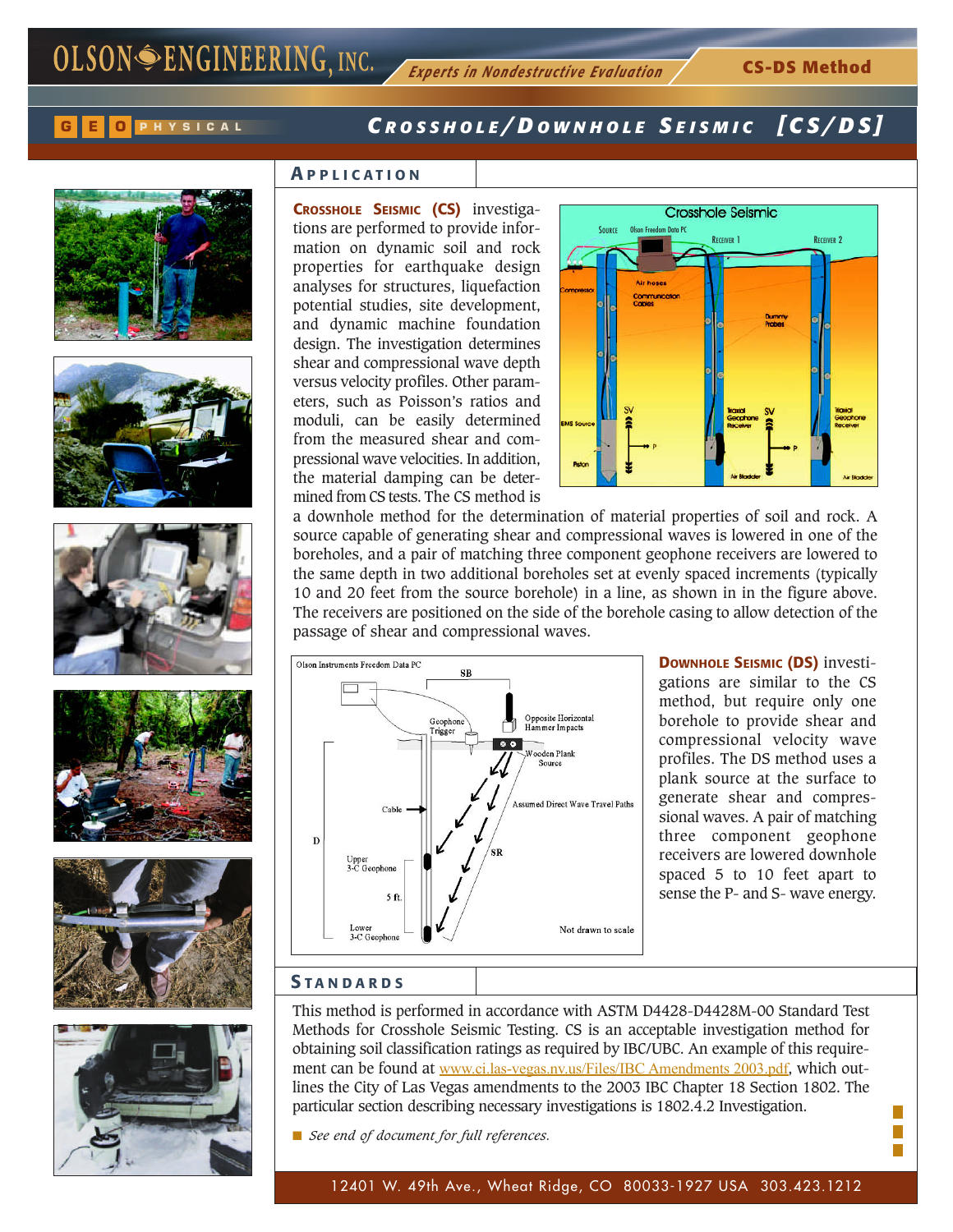# **G E O**

### **F IELD I NVESTIGATION**

#### **ACCESS**

The CS investigation requires drilling of two or more (typically three) boreholes. The boreholes are typically 3-4 inches in diameter cased with PVC or slope inclinometer casing, and grouted in accordance with ASTM Standards to ensure good transmission of the wave energy. The testing is simplified if inclinometer casing is used rather than normal PVC pipe. Typical distances between adjacent boreholes are on the order of 10 feet. A field setup for CS measurements is shown on the previous page The receiver boreholes are drilled to the total investigation depth. For tests using the split spoon as a source, the source borehole is advanced during testing at intervals equal to the measurement intervals required (2-5 feet). If a source containing an impactor that can be clamped to the borehole wall is used, then the source borehole can be drilled to the total investigation depth prior to testing.

### **COLLECTION OF DATA**

In a CS investigation, the source is lowered to the measurement depth and is incrementally advanced to the bottom of the borehole. One or two triaxial geophone receivers are incrementally lowered to the same depth in the other boreholes. Dummy inclinometer probes are used to maintain correct receiver orientation throughout the investigation as shown in the schematic above; if PVC casing is used, orientation rods must be attached to the source and receiver. The source is triggered from the surface to generate shear and compressional wave energy at depth. In some instances where a split spoon is used as the source, an instrumented hammer strikes the rod to generate shear and compressional wave energy. The source borehole is incrementally advanced for the split spoon source. The vertical component of the receiver is used to capture the vertically polarized shear waves (SV). Both upward and downward polarized energy is generated for duplicity of data and to measure shear arrival effectively. The radial component senses the propagating compressional waves (P) and the tangential component senses the horizontally propagating shear waves (SH). An Olson Instruments Freedom Data PC with the Crosshole or Downhole Seismic System (DS/CS-1 and CS/CS-2) is used to record the P-SV source input as well as the receiver outputs. (see below).

In a DS investigation, the source is typically a hammer hitting a plank at the surface and requires only one borehole. The three component geophones are separated 10 feet and lowered together downhole. The hammer source generates both shear and compressional wave energy and which are recorded by the geophones. The vertical component of the receiver is used to capture the vertically propagating compressional waves (P) and the radial transverse component senses the horizontally polarized shear wave (SH).

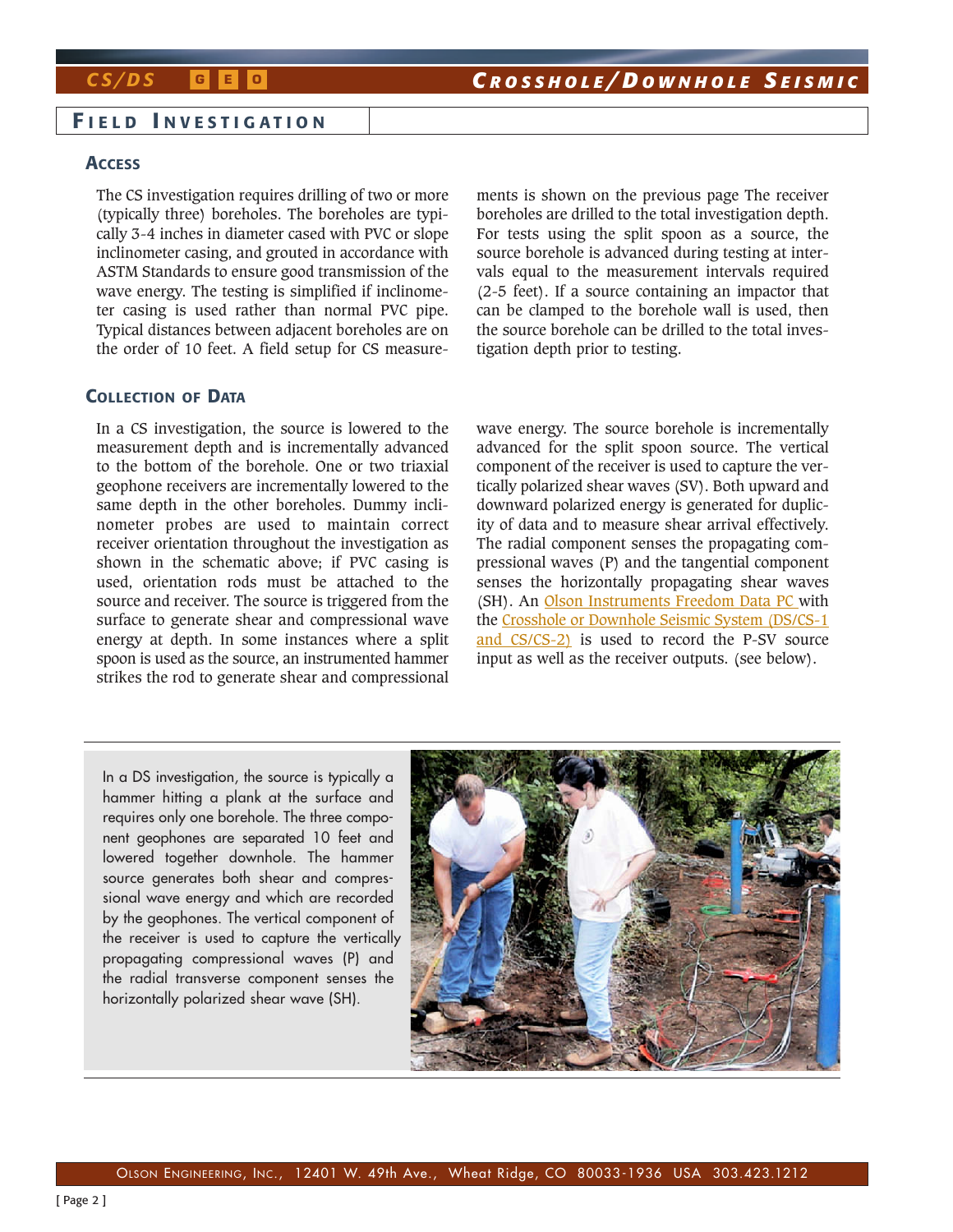# *CS/DS* **<sup>G</sup> <sup>E</sup> <sup>O</sup>** *C ROSSHOLE / D OWNHOLE S EISMIC*

### **D ATA R EDUCTION**

## **P ROCESSING T ECHNIQUES**

Data processing is performed using seismic analysis software such as IX Foundation to pick arrival times of the source and separate receiver components. The figure below shows a screen shot of the upper 25 feet of a profile. The split in polarization, as indicated, allows shear wave arrival times to be picked (red hash). IX Foundation exports pick times into a standard spreadsheet to calculate velocities, moduli, and Poisson's ratios.





Once shear velocity is calculated, a graph can be assembled to show a velocity profile. This chart shows the sensitivity of CS method in identifying layers of particular strata.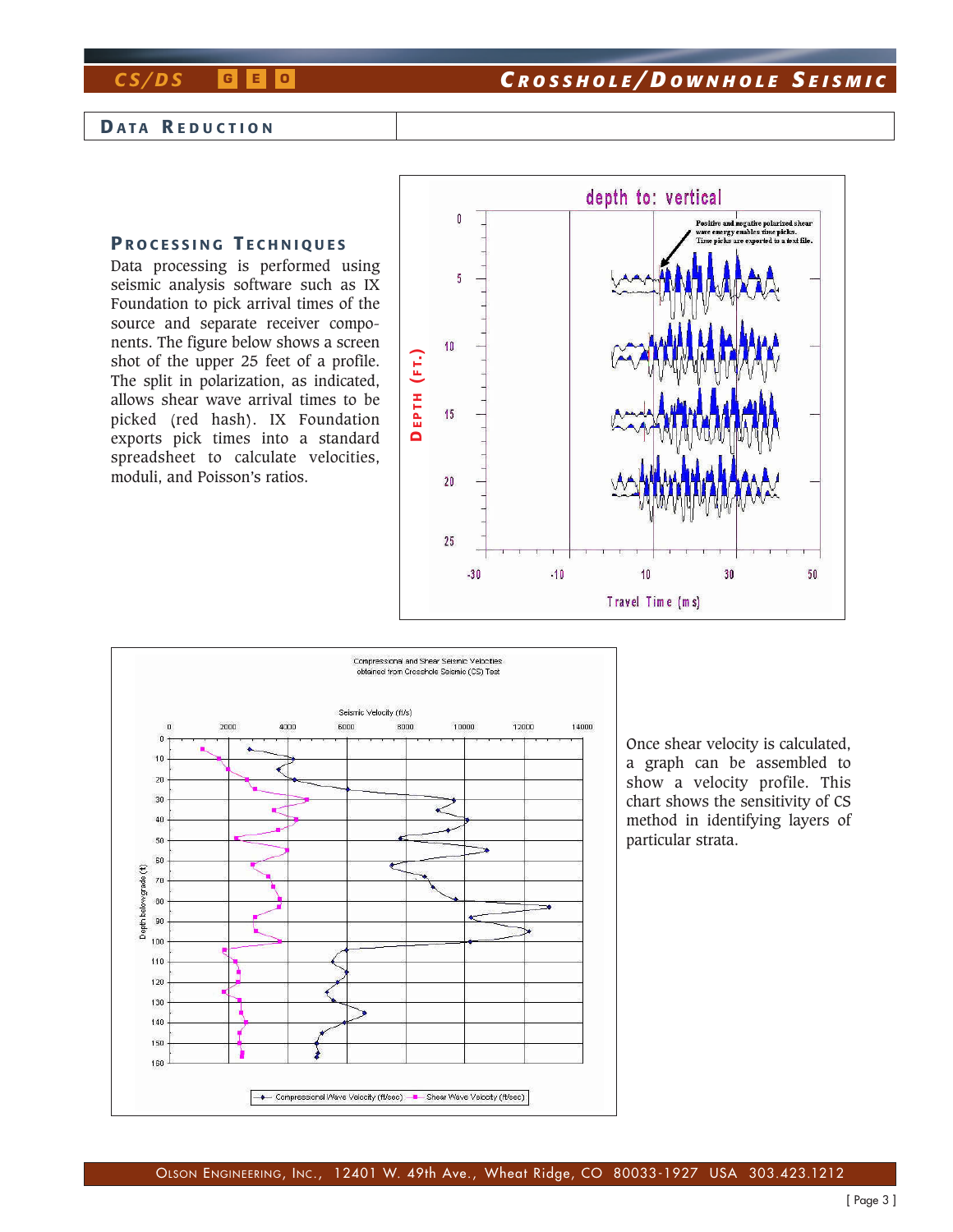### **D ATA R EDUCTION** *cont.*

# **I NTERPRETATION OF DATA**

If one receiver borehole is used, the travel time from source to receiver is measured. This is referred to as direct travel time measurements. If two receiver boreholes are used, the travel time between the receivers is measured. This is referred to as interval travel time measurements. The wave velocities at the measurement depth are simply calculated by dividing the travel distances by the measured travel time. The travel distances are determined after the verticality of the boreholes is evaluated (inclinometers are typically used). Note that interval travel times are normally more accurate than direct travel times, and thus the three hole test configuration is preferred.

The Poisson's ratio, as well as shear and constrained moduli can be determined from the shear and compressional wave velocities using the following equations:

$$
G = \rho V_S^2
$$
  
\n
$$
M = \rho V_P^2
$$
  
\n
$$
\rho = [0.5 \rho (V_P/V_S)^2 - 1] / [V_P/V_S)^2 - 1]
$$

where G is the shear modulus,  $\rho$  is the mass density,  $V<sub>S</sub>$  is the shear wave velocity, M is the constrained modulus,  $V_p$  is the compressional wave velocity,  $\rho$  is the mass density, and V is Poisson's ratio.

[ P-SV Source for CS Tests ]

## **E FFECTIVENESS**

As compared to surface methods, the CS method is the most accurate method for determining material properties of rock and soil sites. Thin low-velocity layers lying between high-velocity layers can be detected with the method, like-wise, thin highvelocity layers between low-velocity layers can be detected, which may not be possible with surface methods such as Spectral Analysis of Surface Waves (SASW) or Refraction Survey tests. Often, when boring logs indicate particular strata of rock and soil of interest, such as a shallow, high-velocity layer, the CS equipment can be set to that depth easily and the overall stiffness of a particular site can be improved. In addition, the accuracy and resolution of the CS method is constant for all test depths, whereas the accuracy and resolution of the surface methods decreases with depth. Olson Engineering has performed the CS and/or DS method in conjunction with SASW for comparison purposes and for repeatability of results. For CS investigations, two or preferably three boreholes are required to perform the test. In circumstances where two or three boreholes are not economical or perhaps limited space is available the DS method can be utilized with only one borehole. In rock site investigations, the boreholes may be uncased, but for most of the soil site investigations, the borehole should be cased (preferably with inclinometer casing) and grouted. [ Triaxial Geophone]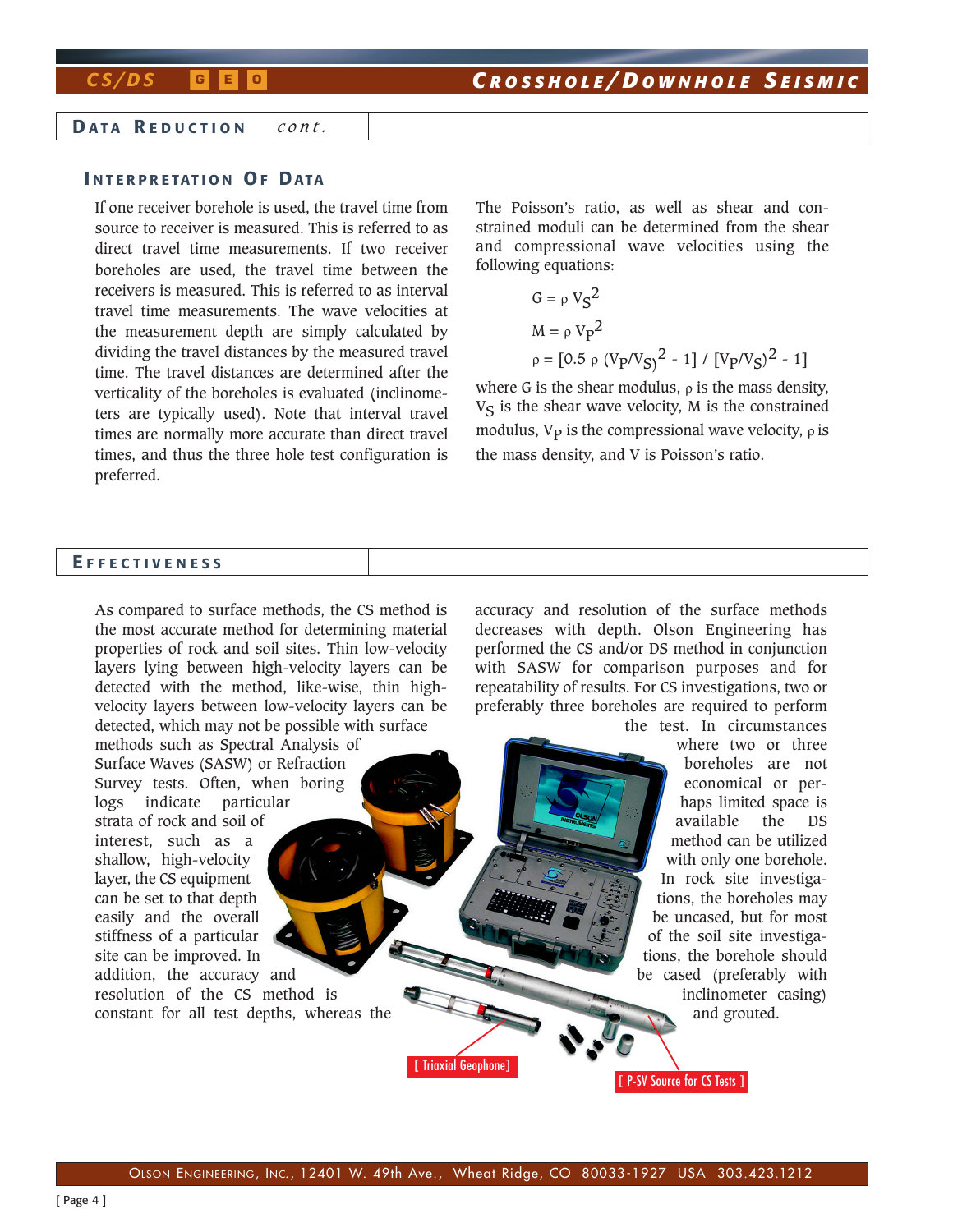### **E XAMPLE R ESULTS**

## **CS M ETHOD - S OIL S ITE T EST**

To illustrate the concepts of the CS method, example results from CS tests on a soil site are presented below. The records shown are from CS measurements at a depth of 116 feet. The figure below shows a screen shot from an Olson Instruments Freedom Data PC showing the aforementioned record. Channel 5 is the vertical component of the three component geophone, which is measuring the vertically polarized shear wave energy. Channels 6 and 7 are the radial and transverse components, respectively, and they measure the compressional wave energy. Typically, the radial component is aligned with the source and is thus used to measure the arrival of the compressional wave more accurately. Channel 8 is the trigger component from the P-SV source for timing.

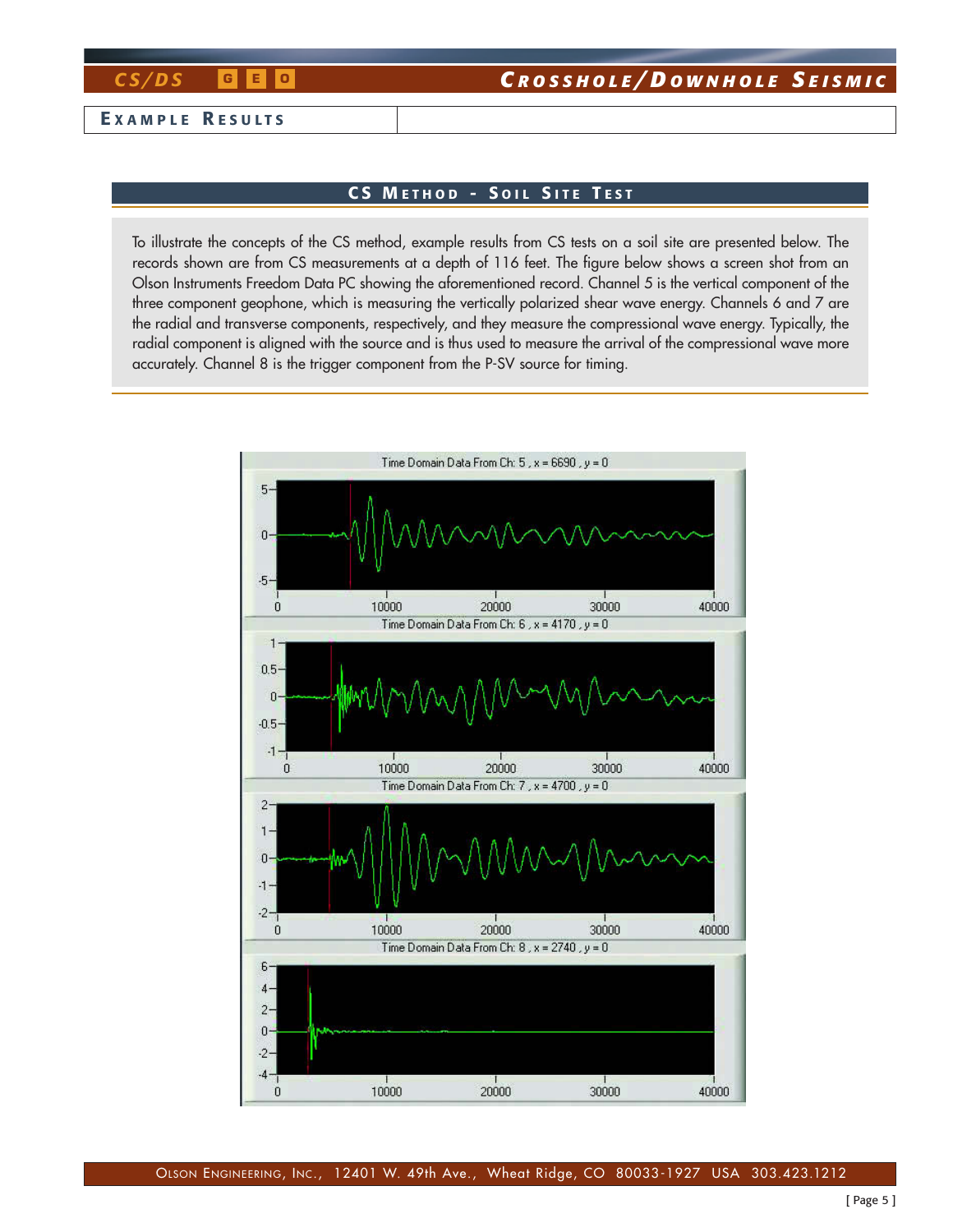**E XAMPLE R ESULTS** *cont.*

## **CS M ETHOD - S OIL S ITE V ELOCITY P ROFILE**

In determining a velocity profile, comparison between boring logs and calculated shear wave velocities are routinely done to confirm data clarity and accurate representation of the subsurface material. The figures below correspond with each and show the CS chart as well as the boring log from a particular site. The example exemplifies the accuracy of the CS method in identifying a change in soil strata. The red circle on the chart shows the area where a velocity increase occurred; a similar change in soil strata is indicated at 100 ft. in the boring logs as a change from sandy clays to cemented sands and gravels.